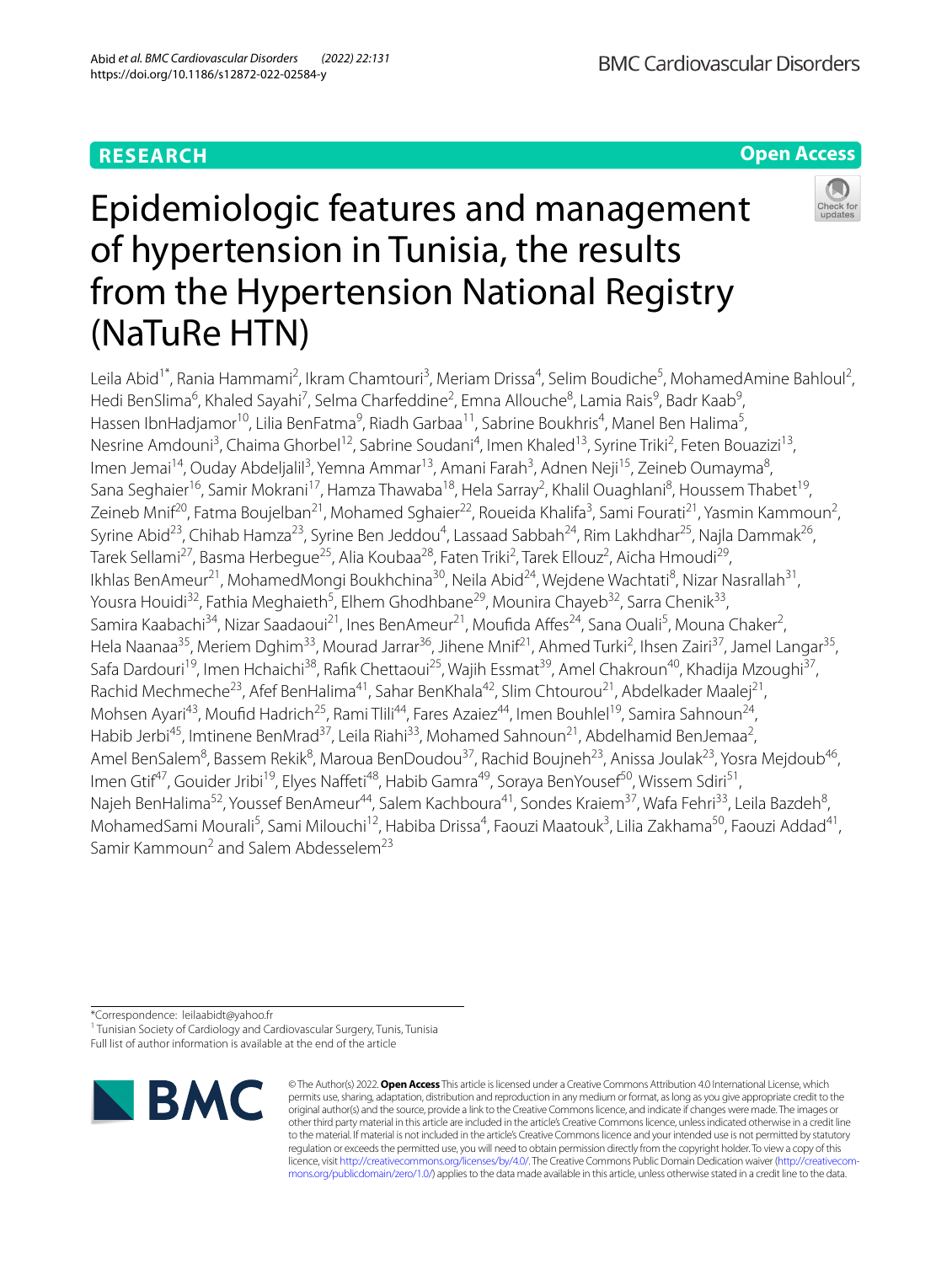## **Abstract**

**Background:** Hypertension is the leading cause of morbi-mortality in our country. Thus, we conducted this national survey on hypertension to analyze the profle of the Tunisian hypertensive patient and to assess the level of blood pressure control.

**Methods:** Nature HTN is an observational multicentric survey, including hypertensive individuals and consulting their doctors during the period of the study. Blood pressure measurements were conducted during consultation, using a standardized auscultatory or oscillometric sphygmomanometer after at least 15 min of rest. The diagnosis of new hypertension is based on the 2018 ESC/ESH criteria. The primary endpoint of our study was uncontrolled hypertension defined by a systolic blood pressure ≥ 140 mmHg and/or diastolic blood pressure ≥ 90 mmHg.

**Results:** Three hundred twenty-one investigators participated in the study. We enrolled 25,890 patients with a female predominance (Sex ratio, 1.21) and an average age of  $64.4 \pm 12.2$  years. Most individuals were treated in the public sector (74%), 39.4% of patients were diabetic, 25.8% were obese, 44.6% were overweight and 14% were smokers. Hypertension was controlled in 51.7% of cases if we consider 140/90 as a BP target, and only in 18.6% if we consider 130/80 as a target. The independent predictors of uncontrolled blood pressure were male sex ( $OR = 1.09$ , 95%CI [1.02–1.16]), age>65 year-old (OR=1.07, 95% CI[1.01–1.13], diabetes (OR=1.18, 95% CI [1.11–1.25], Smoking (OR=1.15, 95% CI [1.05–1.25]), Obesity (OR=1.14, 95% CI[1.07–1.21]), management in public sector (OR=1.25, 95% CI  $[1.16-1.34]$ ), and Heart rate > 80 bpm (OR = 1.59, 95% CI  $[1.48-1.71]$ ). Contrarily, high educational level (OR = 0.9, 95% CI [0.84–0.97], absence of history of coronary disease (OR = 0.86, 95% CI [0.8–0.93]), salt restriction (OR = 0.48, 95% CI [0.45–0.51]), drug compliance (OR=0.57, 95% CI[0.52–0.61]), and regular physical activity (OR=0.77, 95% CI[0.71–0.84]) are strong predictors of blood pressure control.

**Conclusion:** NaTuRe HTN showed that blood pressure control was reached in more than half of the Tunisian people. The control remains low in patients with high cardiovascular profles and in those treated in the public sector. A national health program based on therapeutic education, regular control and continuous support to the public institutions is needed to decrease the burden of hypertension incidence rate.

**Keywords:** Hypertension, Blood pressure control, Epidemiology, Predictors, Registry

## **Background**

Hypertension is the most common chronic disease in the world with a prevalence ranging between 30 and 50%. It is considered to be the leading cause of morbimortality in adults, especially in low- and middleincome countries. Treatment rates were at most 40% and control rates were less than 25% in most countries in all age and sex groups  $[1-9]$  $[1-9]$ . The prevalence is higher in the elderly and exceeds 60% in people aged > 60 years [[3](#page-10-1)]. Given the widespread of sedentary lifestyles and obesity, the prevalence of hypertension worldwide will continue to rise. It is estimated that the number of hypertensive people will increase by 15–20% by 2025, reaching close to 1.5 billion [[2\]](#page-10-2). Several recent epidemiological studies demonstrated that high blood pressure is under-diagnosed in the 5 continents of the world and despite the development of the therapeutic arsenal, the control of hypertension does not seem to improve in most countries [\[4](#page-10-3), [6,](#page-10-4) [10–](#page-11-1)[13\]](#page-11-2). In Tunisia, a middle-income developing country, the latest epidemiological data related to hypertension date back to 2012, from the national survey "TAHINA Study" [[14\]](#page-11-3). The lifestyle of Tunisian people has widely changed in the last years with an increase of sedentariness, overweight

and obesity, diabetes, and dyslipidemia… Tunisia is considered as a high cardiovascular risk country [\[15](#page-11-4)] and the World Health Organization, as well as other international organizations, estimate that the Tunisian epidemiologic situation will worsen in the next years [[16](#page-11-5)]. The main reason why we envisioned the need for a national multi-centric survey is to analyze the epidemiologic profle of hypertension in Tunisia and to assess the level of blood pressure control as well as the predictors of uncontrolled hypertension.

## **Patients and methods**

NaTuRe HTN registry is an observational multi-centric national study, conducted in all the governorates of Tunisia, in both public and private health sectors. Patients were included between 15 April 2019 and 15 May 2019 (Ramadan in between). Diferent investigators ensured the enrollment and the clinical examination: Cardiologists, General Practitioners as well other specialists such as Nephrologists, Endocrinologists, and Internists. We included all patients with known or newly diagnosed hypertension who consulted their doctors during the enrollment period.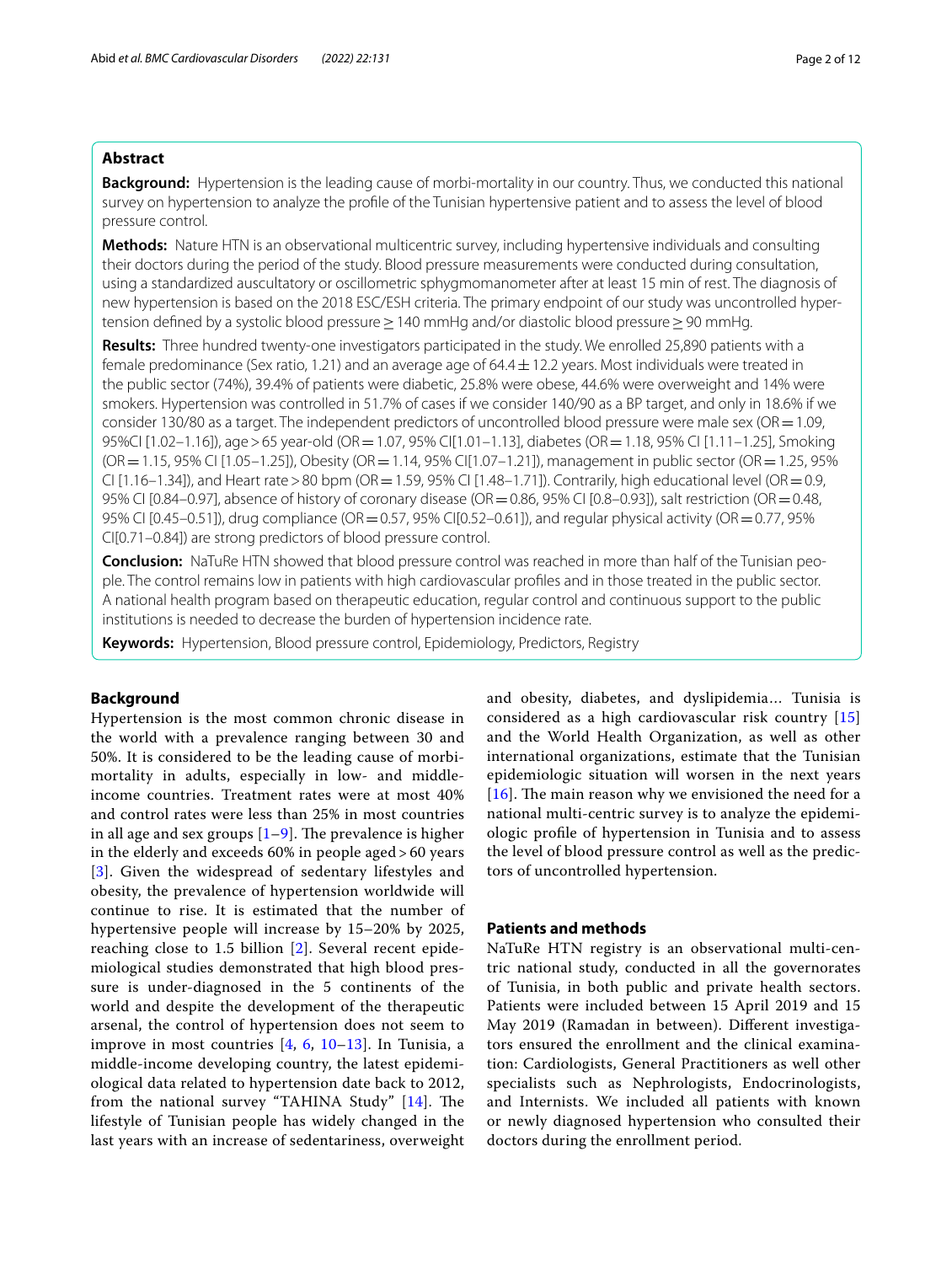## **Inclusion criteria**

During the office visits, we included patients with a history of or newly diagnosed elevated blood pressure and older than 18 years, after signing a consent form.

High blood pressure was confrmed by clinic blood pressure measurements in all patients included in the analysis. Except when hypertension is severe (e.g. grade 3, and especially in high-risk patients), the diagnosis of new hypertension was confrmed according to the ESC/ ESH guidelines as either Out-of-office Blood Pressure (BP) measurement above the recommended thresholds or repeated office BP measurements on more than one visit above 140 mmHg for the systolic pressure and/or 90 mmHg for the diastolic pressure [[17\]](#page-11-6).

## **Exclusion criteria**

We excluded from the study patients undergoing hemodialysis, pregnant women, those classifed as white coat hypertensive patients, and those who refused to sign the consent form.

## **Clinical evaluation and data collection**

During the office visit, the physician had to complete the case report form of the registry after the patient's interrogation and examination.

Information on socio-demographic characteristics including age, gender, education level, health insurance, smoking, diabetes, pulmonary diseases, hypothyroidism, moderate renal failure history (defned by an MDRD creatinine clearance < 60 ml / min  $[18]$ ), coronary disease as well as the history of stroke was collected.

The interview included questions related to drug compliance and salt intake as well as sport practice. Physical activity was considered as regular when it was performed for at least 30 min three times a week [[17\]](#page-11-6).

On physical examination, we measured weight and height to assess body mass index  $(BMI = weight/height^2)$ . Obesity is operationally defned as a BMI exceeding 30  $\text{kg/m}^2$  and is subclassified into moderate (BMI:30– 34.9), morbid (BMI:35–39.9), and severe (BMI $\geq$ 40) [[19\]](#page-11-8). Blood pressure measurements were conducted using a standardized auscultatory or oscillometric sphygmomanometer after at least 15 min of rest. Two separate readings were taken at least three minutes apart and we considered the average of the two measurements. In patients with asymmetric blood pressure between the two arms (diference≥20 mmHg for systolic pressure and 10 mmHg for diastolic pressure), we considered the higher pressure.

We checked on electrocardiogram whether the patient had a sinus rhythm or atrial fbrillation and we searched for left ventricle hypertrophy (LVH) based on the defnition recommended by the ESC/ESH guidelines (Sokolow–Lyon index>35 mm, or R in  $aVL>11$  mm) [[17\]](#page-11-6). We also searched for LVH on echocardiographic fndings (if the patient underwent echocardiography during the last year).

We also noted the last biology tests, performed during the last year before the office visit, especially creatinine, glycaemia, cholesterol, and kaliemia as well as microalbuminuria (we considered that test is valid if performed during the last year for microalbuminuria and within the last six months for the other tests).

To assess blood pressure control, we evaluated only patients with diagnosed hypertension for more than 6 months. The primary endpoint in our study was the rate of hypertension control.

Uncontrolled hypertension was defned according to the ESC/ESH guidelines as average systolic blood pressure (SBP) above 140 mmHg and/or average diastolic blood pressure (DBP) above 90 mmHg [\[17](#page-11-6)].

The secondary endpoints were the assessment of the profle of patients with hypertension in Tunisia (age, sex, and cardiovascular factors).

Validation of the study protocol and the consent form by a national ethics committee was also obtained.

The data collected were managed by the Clinical Suite platform (Dacima Software), which complies with international standards including US Food and Drug Administration 21 Code of Federal Regulations Part 11, US Health Insurance Portability and Accountability Act, International Conference on Harmonisation, and Medical Dictionary for Regulatory Activities. The Clinical Suite platform allowed us to track the data entered and to check for inconsistencies and missing data. A steering committee was set up to monitor patient inclusions, verify data sources, perform the audit trail, and prepare the statistical analysis plan for the study.

We confrm that all methods were carried out in accordance with relevant guidelines and regulations. All experimental protocols were approved by the ethics committee of the Hospital of the Internal Security Forces. Informed written consent was obtained from all subjects. In the case of illiterate participants, informed consent was obtained from legal guardians.

## **Statistical analysis**

All statistical analyses were achieved using the SPSS 23.0 (SPSS, Chicago, IL, USA) statistical package. Continuous variables were presented as means value $\pm$ standard deviation in case of Gaussian distribution and as medians as well as extreme values in case of non-Gaussian distribution.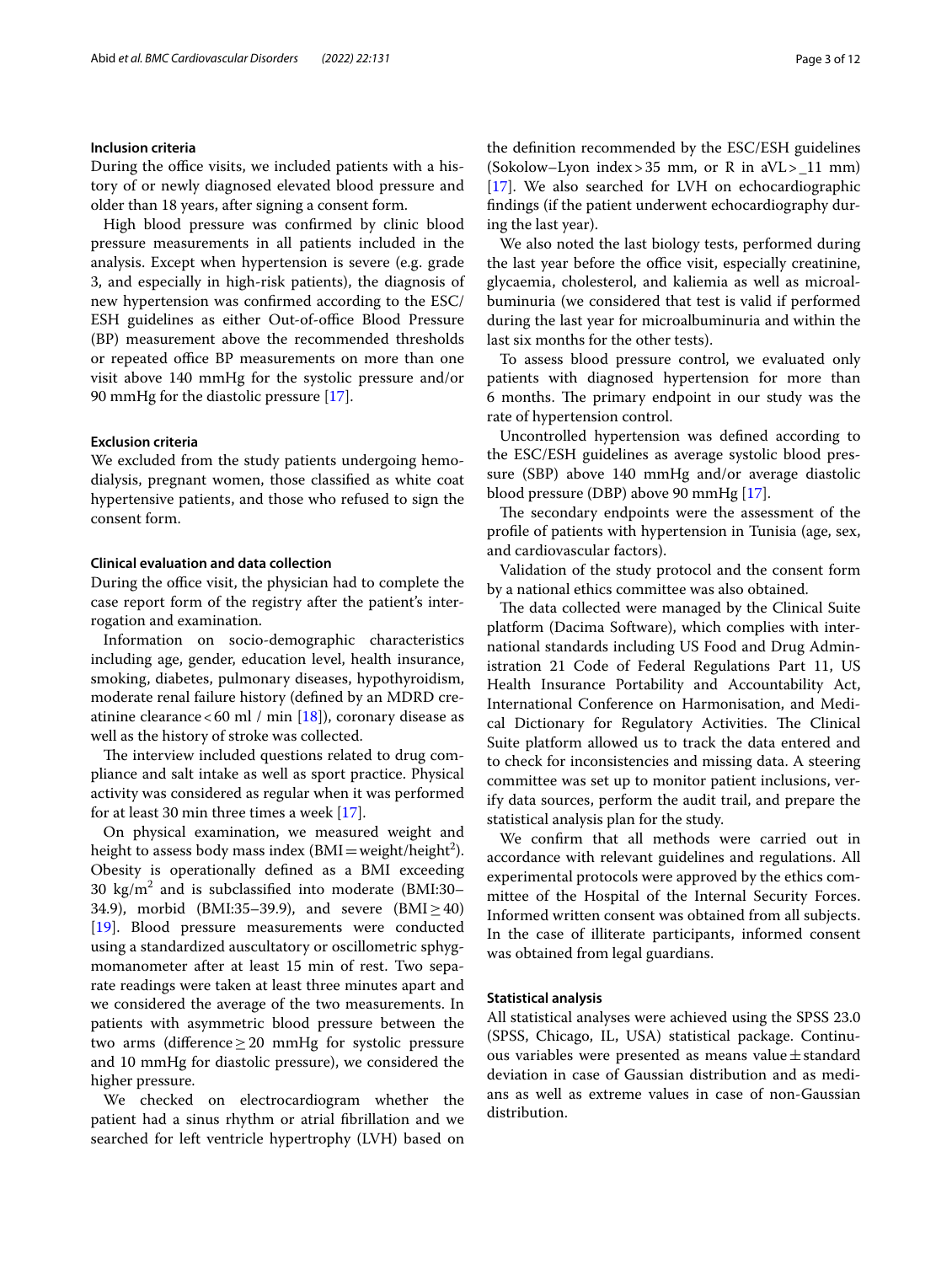Among patients with old hypertension for more than 6 months, we distinguished two groups according to the hypertension control (controlled group versus uncontrolled group). The comparison between the two groups was achieved by Student's t-test and Chi2 test for continuous variables and categorical variables, respectively. Univariate logistic regression analyses were used to determine the crude odds ratio with the 95% approximate confdence intervals as estimators of the non-control of hypertension for various characteristics of the study population. To assess the predictors of hypertension noncontrol, we performed a multivariate logistic regression model. The significance threshold was set at  $p < 0.05$ .

The factors associated with uncontrolled pressure were studied by calculating unadjusted (in univariate analysis) and adjusted (ORa) Odds Ratios after multivariate analysis using binary logistic regression. We retained a risk of error of 20% to include the indicator variables in the multivariate analysis.

#### **Results**

The NaTuRe HTN registry concerned 25,890 hypertensive patients, enrolled by 321 investigators from all the Tunisian governorates. The case report form was completed by Cardiologists in 71% of patients, a general practitioner in 25%, and other specialists in 4%. The patients were managed in the public and private sectors but the majority of patients were followed in public centers (78%). The hypertension was newly diagnosed in 2286 patients (8.8%) and in the medical history/record of more than six months in 23,601 persons.

The majority of the patients  $(16,565, 64%)$  were included during Ramadan, especially for the private sector.

The epidemiologic and clinical characteristics of the overall population are summarized in Table [1](#page-4-0).

The mean age of our population was  $64.0 \pm 12.3$  years (extremes: 18–108 years); half of our patients (49.3%) were more than 65 years old. There was a female predominance (sex ratio = 1.22). About 21.3% of the population was illiterate and only 9.4% got a university education. The rate of illiteracy was higher in women than in men (30.1% in females versus 10.8% in males). Most of the models had national health insurance (71.3%), private insurance was more frequently noted in patients treated in the private sector  $(5.8\% \text{ versus } 2.1\%)$ . The most associated risk factors were diabetes in 39.4% and obesity in 25.8%. Overweight or obesity was noted in 70.4%. The mean BMI of the study population was  $28.1 \pm 4.57$ , it was significantly higher in women than in men  $(p < 0.001)$ , and obesity was more prevalent in female patients than in males (34.8% versus 17.6%). One patient out of four had a history of cardiovascular events (coronary disease or/and strokes), which means a very high cardiovascular risk.

The mean SBP during the office visit was  $138.8 \pm 19.6$  mmHg and the mean DBP was  $79.03 \pm 11.1$  mmHg. Using the cut-point of 140/90 mmHg as a BP target, 51.8% of our patients had a controlled BP, but using the lower cut-off recommended by the ACC/ AHA of 130/80 mmHg, only 18.6% were controlled. Both DBP and SBP were signifcantly higher in men compared to women, but there were no signifcant diferences between the private and the public sectors. Women were also more likely to present atrial fbrillation (8% versus 6.7%,  $p < 0.001$ ) and hypothyroidism (8% versus 2.1%, p<0.001). Female patients were signifcantly more controlled than males  $(52.3\%$  versus 50.9%,  $p = 0.032$ ). Generally, the male gender was found to be an independent predictor of uncontrolled hypertension. In fact, women were signifcantly more compliant to drug intake (76.6% versus 73.9%,  $p < 10^{-3}$ ) and to salt restriction (55.3% versus 51.6%,  $p < 10^{-3}$ ). Contrarily, men performed physical activities more frequently  $(p < 10-3)$ .

The patients who were treated in the public sector were more frequently smokers (15% versus 10.7%,  $p < 10^{-3}$ ) and diabetics (40.5% versus 35.6%,  $p < 10^{-3}$ ) compared to those treated in the private sector, but they performed less BP out office measurement. Moreover, they had less frequent physical activities (13.6% versus 19.3%,  $p < 10^{-3}$ ). Thus, the rate of BP control was better in the private sector (57% versus 50.3%,  $p < 10^{-3}$  when we consider 140/90 mmHg as target).

The mean number of prescribed drugs was  $1.49 \pm 0.6$ , but 46.5% were on monotherapy and only 37.8% received two antihypertensive treatments or more. The percentage of multiple drugs (2 or more) was higher in the private sector (42.9% versus 36.5%). An Antagonist of Conversion Enzyme (ACE) or Angiotensin Receptor Blockers (ARB) were used in two patients out of three. The ACE class was more frequently prescribed in the public sector whereas the ARB class was more frequently used in the private sector.

On univariate analysis, patients with uncontrolled hypertension were signifcantly older, more frequently diabetic, obese, and smokers. They were followed in the public sector with a more frequent history of strokes and moderate renal failure antecedents. These patients also had a higher pulse rate  $(74.9 \pm 11.4)$  bpm versus  $72.5 \pm 10.5$  bpm, p  $=$  < 0.001). They practiced sports less frequently  $(11.5\%$  versus 18.1%,  $p < 0.001$  and are less compliant to the drug intake and the salt restriction.

Control of BP was better during the holy month (Ramadan), among 15,239 hypertensive patients included during this month, with HTN history>6 months, 53.3% of individuals were on target.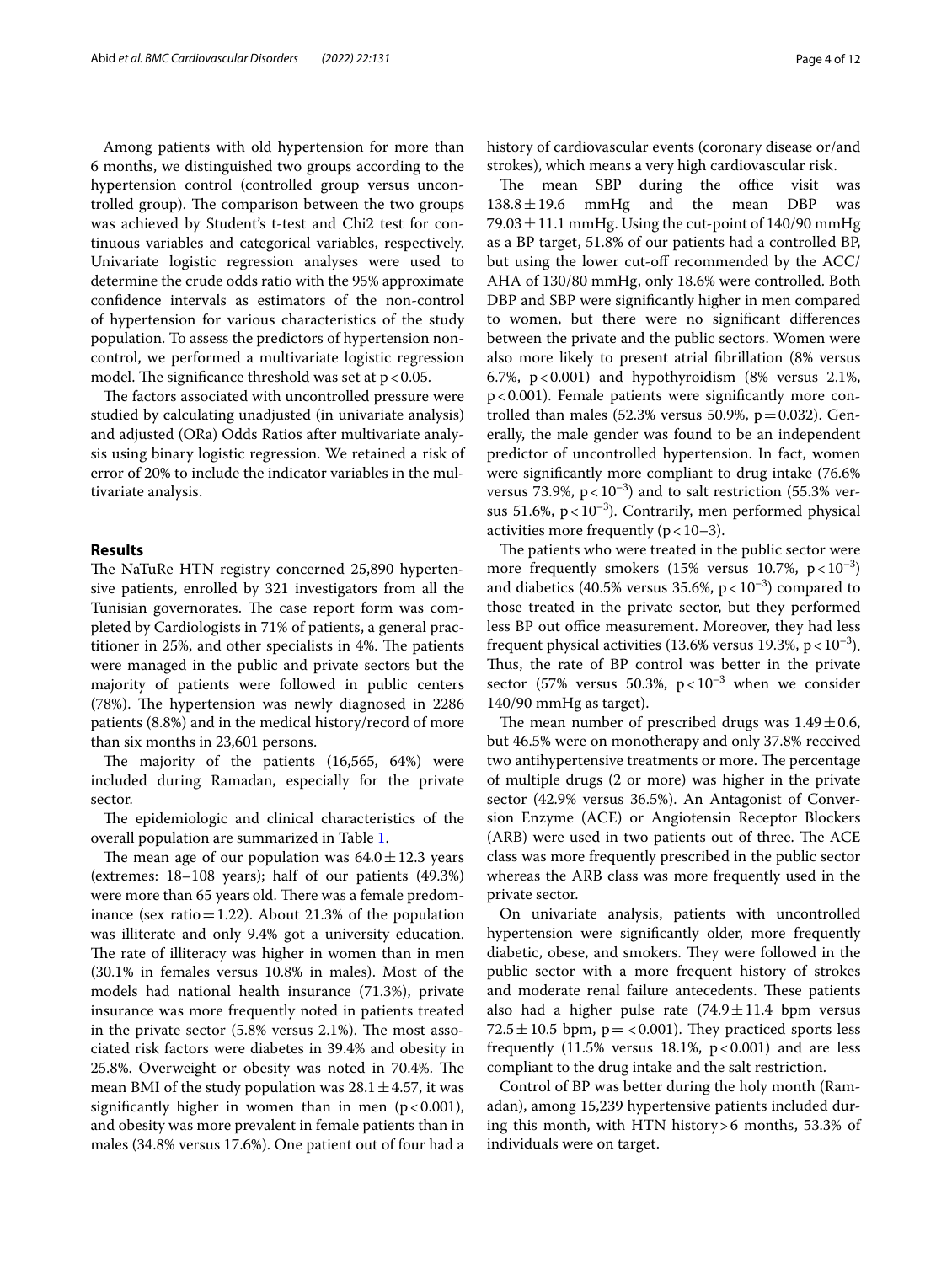<span id="page-4-0"></span>

|  |  | <b>Table 1</b> Epidemiologic and clinic chracteristics of the population according to the sex and the management sector |
|--|--|-------------------------------------------------------------------------------------------------------------------------|
|  |  |                                                                                                                         |

|                                                                                                                | All population Female                                                  |                                                                       | Male                                                                    | p (male vs female) Public |                                                                       | Private                                                                | p (public<br>VS<br>private) |
|----------------------------------------------------------------------------------------------------------------|------------------------------------------------------------------------|-----------------------------------------------------------------------|-------------------------------------------------------------------------|---------------------------|-----------------------------------------------------------------------|------------------------------------------------------------------------|-----------------------------|
| $\mathbb N$                                                                                                    | 25,890                                                                 | 14,166                                                                | 11,700                                                                  |                           | 20,192                                                                | 5698                                                                   |                             |
| Age (years)                                                                                                    |                                                                        |                                                                       |                                                                         |                           |                                                                       |                                                                        |                             |
| Median (min-max)<br>$Mean \pm SD$                                                                              | 64.00 (18-118)<br>$64.4 \pm 12.2$                                      | 64 (18-118)<br>$64.5 \pm 12.2$                                        | 64 (18-108)<br>$64.2 \pm 12.2$                                          | $0.059*$                  | 64 (18-118)<br>64.46±12.2                                             | 65 (18-101)<br>$64.19 \pm 12.1$                                        | 0.4                         |
| Age $> 65$ yo $(%)$                                                                                            | 12,662 (49.3)                                                          | 6982 (49.7)                                                           | 5673 (48.8)                                                             | 0.1                       | 9860 (49.1)                                                           | 2802 (50.1)                                                            | 0.4                         |
| Ramadan Inclusion (%)                                                                                          | 16,565 (64)                                                            | 9155 (64.6)                                                           | 7403 (63.3)                                                             | 0.02                      | 13,173 (35.2)                                                         | 3392 (59.5)                                                            | $< 10^{-3}$                 |
| <b>Education level</b>                                                                                         |                                                                        |                                                                       |                                                                         |                           |                                                                       |                                                                        |                             |
| Illiterate (%)<br>Primary school (%)<br>Secondary school (%)<br>University school (%)<br>Unspecified (%)       | 5527 (21.3)<br>5475 (21.1)<br>4493 (17.4)<br>2428 (9.4)<br>7967 (30.8) | 4261 (30.1)<br>3124 (22.1)<br>1880 (13.3)<br>825 (5.8)<br>4076 (28.8) | 1262 (10.8)<br>2346 (20.1)<br>2612 (22.3)<br>1600 (13.7)<br>3880 (33.2) | $< 10^{-3}$               | 4527 (22.4)<br>4384 (21.7)<br>3139 (15.5)<br>1439(7.1)<br>6703 (33.2) | 1000 (17.6)<br>1091 (19.1)<br>1354 (23.8)<br>989 (17.4)<br>1264 (22.2) | $< 10^{-3}$                 |
| Health insurance coverage                                                                                      |                                                                        |                                                                       |                                                                         |                           |                                                                       |                                                                        |                             |
| Private insurance (%)<br>National insurance (%)<br>State Medicare (%)<br>None insurance (%)<br>Unspecified (%) | 762 (2.9)<br>18,453 (71.3)<br>5052 (19.5)<br>790 (3.1)<br>833 (3.2)    | 399 (2.8)<br>9806 (69.2)<br>3114 (22)<br>408 (2.9)<br>439 (3.1)       | 363 (3.1)<br>8632 (73.8)<br>1936 (16.5)<br>382 (3.3)<br>387 (3.3)       | $< 10^{-3}$               | 434 (2.1)<br>14,165 (70.2)<br>4724 (23.4)<br>520 (2.6)<br>346 (1.7)   | 328 (5.8)<br>4285 (75.2)<br>328 (5.8)<br>270 (4.7)<br>487 (8.5)        | $< 10^{-3}$                 |
| Smoking (%)                                                                                                    | 3630 (14)                                                              | 391 (2.8)                                                             | 3236 (27.7)                                                             | $< 10^{-3}$               | 3021 (15)                                                             | 609 (10.7)                                                             | $< 10^{-3}$                 |
| Diabetes (%)                                                                                                   | 10,204 (39.4)                                                          | 5621 (39.7)                                                           | 4583 (39.2)                                                             | 0.4                       | 8185 (40.5)                                                           | 2029 (35.6)                                                            | $< 10^{-3}$                 |
| Obesity (%)                                                                                                    | 6979 (25.8)                                                            | 4927 (34.7)                                                           | 2065 (17.6)                                                             | $< 10^{-3}$               | 5207 (25.9)                                                           | 2590 (46.3)                                                            | $< 10^{-3}$                 |
| Corpulence                                                                                                     |                                                                        |                                                                       |                                                                         |                           |                                                                       |                                                                        |                             |
| Overweight (%)<br>Moderate obesity (%)<br>morbid Obesity (%)<br>severe Obesity (%)                             | 11,539 (44.6)<br>5182 (20)<br>461 (1.8)<br>1354 (5.2)                  | 5984 (42.2)<br>3509 (24.8)<br>375 (2.6)<br>1043(7.4)                  | 5546 (47.4)<br>1671 (14.3)<br>85(0.7)<br>310(2.6)                       | $< 10 - 3$                | 9454 (46.8)<br>3946 (19.5)<br>302 (1.5)<br>959 (4.7)                  | 2085 (36.6)<br>1236 (21.7)<br>959 (2.8)<br>395 (6.9)                   | $< 10^{-3}$                 |
| BMI (kg/cm <sup>2</sup> )                                                                                      |                                                                        |                                                                       |                                                                         |                           |                                                                       |                                                                        |                             |
| Median (min-max)<br>$Mean \pm SD$                                                                              | 27.5 (13.7–72.2)<br>$28.1 \pm 4.57$                                    | 28.3 (14-70)<br>$29.01 \pm 4.57$                                      | $27.07 \pm 3.93$                                                        | $< 10^{-3*}$              | 27.3 (14-72)<br>$27.9 \pm 4.3$                                        | 29 (13.7-66.9)<br>$29.08 \pm 5.13$                                     | $< 10^{-3*}$                |
| Newly diagnosed HTN (%)                                                                                        | 1475(5.7)                                                              | 705(5.1)                                                              | 770 (6.8)                                                               | $< 10^{-3}$               | 953 (4.7)                                                             | 522 (9.2)                                                              | $< 10^{-3}$                 |
| Moderate Renal Failure (%)                                                                                     | 1524 (5.9)                                                             | 672 (4.7)                                                             | 851 (7.3)                                                               | $< 10^{-3}$               | 1305(6.5)                                                             | 219 (3.8)                                                              | $< 10^{-3}$                 |
| Hypothyroidism (%)                                                                                             | 1384 (5.3)                                                             | 1136(8)                                                               | 248(2.1)                                                                | $< 10^{-3}$               | 1034(5.1)                                                             | 350 (6.1)                                                              | 0.002                       |
| Apnea syndrome<br>Confirmed (%)<br>Suspected (%)                                                               | 469 (1.8)<br>843 (3.3)                                                 | 257(1.8)<br>499 (3.5)                                                 | 211 (1.8)<br>343 (2.9)                                                  | 0.02                      | 276 (1.4)<br>505 (2.5)                                                | 193 (3.4)<br>338 (5.9)                                                 | $< 10^{-3}$                 |
| COPD (%)                                                                                                       | 519(2)                                                                 | 137(1)                                                                | 382(3.3)                                                                | $< 10^{-3}$               | 380 (1.9)                                                             | 139(2.4)                                                               | 0.008                       |
| Stroke history (%)                                                                                             | 1707 (6.6)                                                             | 796 (5.6)                                                             | 910(7.8)                                                                | $< 10^{-3}$               | 1311 (6.5)                                                            | 396 (6.9)                                                              | 0.2                         |
| Coronary disease (%)                                                                                           | 4797 (18.5)                                                            | 1742 (12.3)                                                           | 3048 (26.1)                                                             | $< 10^{-3}$               | 3941 (19.8)                                                           | 856 (15)                                                               | $< 10^{-3}$                 |
| SBP (mmHg)                                                                                                     |                                                                        |                                                                       |                                                                         |                           |                                                                       |                                                                        |                             |
| Median (min-max)<br>$Mean \pm SD$                                                                              | 135 (80-260)<br>$138.8 \pm 19.6$                                       | 135 (80-260)<br>$138.5 \pm 19.7$                                      | 140 (85-250)<br>$139.2 \pm 19.4$                                        | $< 10^{-3*}$              | 140 (80-260)<br>138.9±19.7                                            | 134.5 (80-260)<br>$138.6 \pm 19$                                       | $0.1*$                      |
| DBP (mmHq)                                                                                                     |                                                                        |                                                                       |                                                                         |                           |                                                                       |                                                                        |                             |
| Median (min-max)<br>$Mean \pm SD$                                                                              | 80 (40-140)<br>$79.03 \pm 11.1$                                        | 80 (40-140)<br>78.8 ± 10.9                                            | 80 (40-140)<br>$79.3 \pm 11.3$                                          | $0.005*$                  | 80 (40-140)<br>78.9±11.2                                              | 80 (40-140)<br>79.4 ± 10.7                                             | $0.6*$                      |
| HTN History > 6 months                                                                                         | 23,601 (91.1)                                                          | 13,058 (55.3)                                                         | 10,543 (44.7)                                                           | $< 10^{-3}$               | 18,613 (95.1)                                                         | 4988 (90.5)                                                            | $< 10^{-3}$                 |
| Controlled HTN<br>(Target < 140/90 mmHg) (%)                                                                   | 12,206 (51.7)                                                          | 6825 (52.4)                                                           | 5371 (50.9)                                                             | 0.032                     | 9361 (50.3)                                                           | 2845 (57)                                                              | $< 10^{-3}$                 |
| Controlled HTN (Tar-<br>qet < 130/80 mmHq) (%)                                                                 | 4386 (18.6%)                                                           | 2486 (19.1)                                                           | 1896 (18)                                                               | 0.033                     | 3357 (18)                                                             | 1029 (20.6)                                                            | $< 10^{-3}$                 |
| Heart rate (bpm)<br>Median (min-max)<br>$Mean \pm SD$                                                          | 74 (40–150)<br>73.8±11                                                 | 74 (40-150)<br>74.1 ± 11.1                                            | 73 (40-150)<br>$73.5 \pm 10.9$                                          | $< 10^{-3*}$              | 74 (40–150)<br>$74.3 \pm 10.8$                                        | 70 (40-150)<br>$72.2 \pm 11.8$                                         | $< 10^{-3}$                 |
| Heart rate > 80 bpm (%)                                                                                        | 4878 (19.2)                                                            | 2754 (19.8)                                                           | 2120 (18.5)                                                             | 0.009                     | 3895 (19.6)                                                           | 983 (17.8)                                                             | 0.003                       |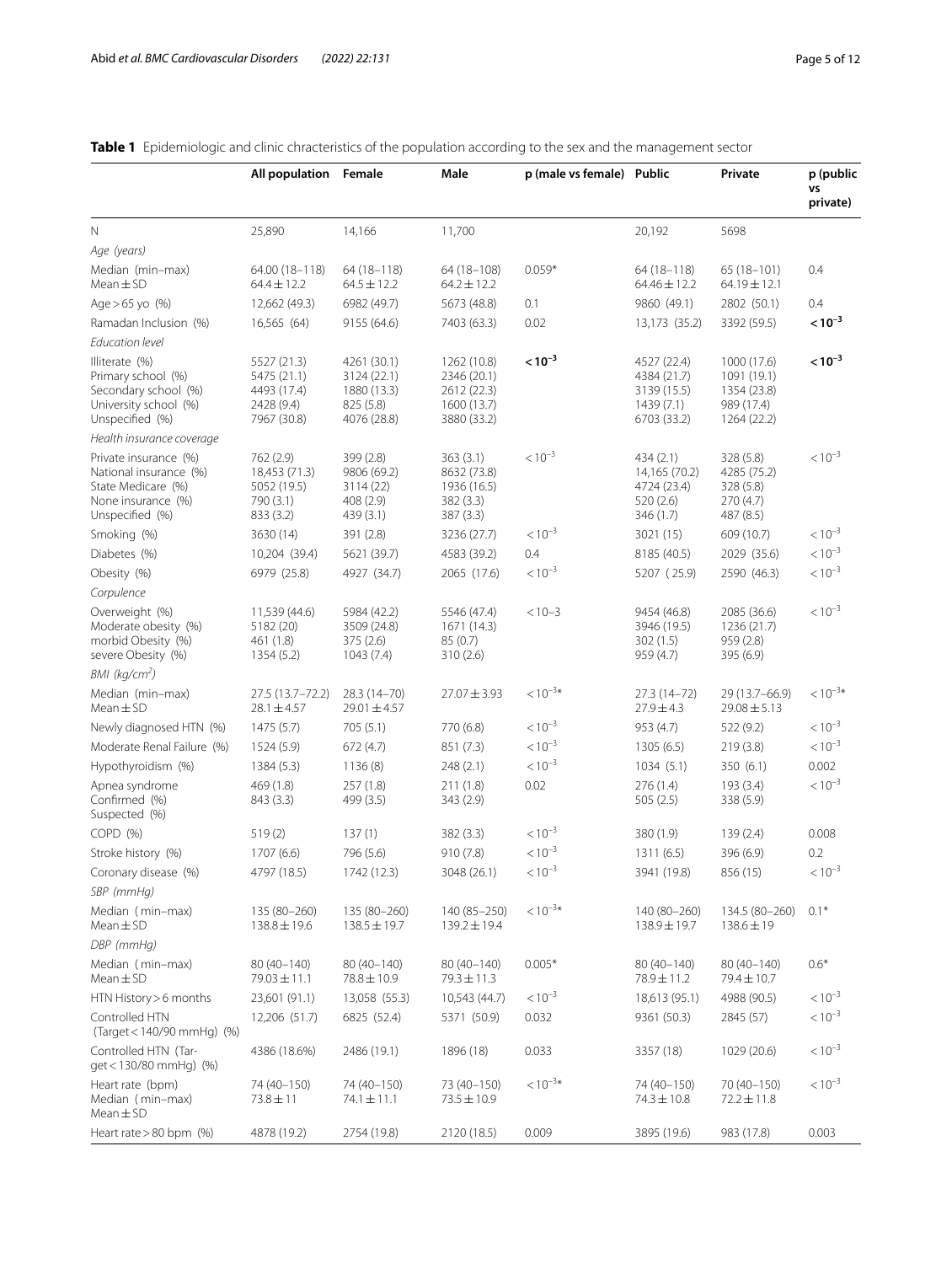|                                                                            | All population Female                                      |                                                          | Male                                                     | p (male vs female) Public |                                                        | Private                                                 | p (public<br>VS<br>private) |
|----------------------------------------------------------------------------|------------------------------------------------------------|----------------------------------------------------------|----------------------------------------------------------|---------------------------|--------------------------------------------------------|---------------------------------------------------------|-----------------------------|
| LVH on EKG or TTE (%)                                                      | 3377 (13)                                                  | 1399 (9.9)                                               | 1482 (12.7)                                              | $< 10^{-3}$               | 2125 (10.5)                                            | 758 (13.3)                                              | $< 10^{-3}$                 |
| Atrial fibrillation (%)                                                    | 1914 (7.4)                                                 | 1130 (8)                                                 | 783 (6.7)                                                | $< 10^{-3}$               | 1527 (7.6)                                             | 387 (6.8)                                               | 0.05                        |
| Recent lab tests < 6 months                                                | 14,737 (56.9)                                              | 8202 (57.9)                                              | 6521 (55.7)                                              | $< 10^{-3}$               | 10,302 (77.8)                                          | 4435 (51)                                               | $< 10^{-3}$                 |
| Fasting Glucose (g/l)                                                      |                                                            |                                                          |                                                          |                           |                                                        |                                                         |                             |
| Median (min-max)<br>$Mean \pm SD$                                          | $1.1(0.5-3.9)$<br>$1.3 \pm 0.5$                            | $1.15(0.6 - 3.97)$<br>$1.8 \pm 6.1$                      | $1.1(0.6-3.9)$<br>$1.6 \pm 3.7$                          | $0.8*$                    | $1.129(0.6 - 3.9)$<br>$1.6 \pm 2.5$                    | $1.1(0.6 - 3.8)$<br>$1.9 \pm 7.6$                       | $< 10^{-3*}$                |
| Creatinine (umol/l)                                                        |                                                            |                                                          |                                                          |                           |                                                        |                                                         |                             |
| Median (min-max)<br>Mean $\pm$ SD)                                         | 81 (30-700)<br>$92.6 \pm 50.7$                             | 76 (30-681)<br>$85 + 45.5$                               | 89 (32-700)<br>$102 \pm 55.11$                           | $< 10^{-3*}$              | 80 (30-700)<br>$93.1 \pm 53.7$                         | 85 (30-663)<br>$90.5 \pm 38.5$                          | $< 10^{-3*}$                |
| Creatinine clearance (ml/min)                                              |                                                            |                                                          |                                                          |                           |                                                        |                                                         |                             |
| Median (min-max)<br>$Mean \pm SD$                                          | 88.4 (7-287)<br>$90.4 \pm 33.5$                            | 96.4 (7.62-287.3)<br>$98.5 \pm 35.3$                     | 79.7 (7.3-246)<br>$80.3 \pm 28$                          | $< 10^{-3*}$              | 89.2 (7.3-287)<br>$91 \pm 34.6$                        | 85 (7.8-262)<br>$88 + 29$                               | $< 10^{-3*}$                |
| Total Cholesterol (g/l)                                                    |                                                            |                                                          |                                                          |                           |                                                        |                                                         |                             |
| Median (min-max)<br>$Mean \pm SD$                                          | $1.8(1-5)$<br>$1.9 \pm 0.6$                                | $1.8(1-5)$<br>$1.96 \pm 0.6$                             | $1.7(1-5)$<br>$1.84 \pm 0.6$                             | $< 10^{-3*}$              | $1.8(1-5)$<br>$1.8 \pm 0.4$                            | $1.8(1-5)$<br>$1.9 \pm 0.7$                             | $0.6*$                      |
| $K+$ (mmol/l)                                                              |                                                            |                                                          |                                                          |                           |                                                        |                                                         |                             |
| Median (min-max)<br>$Mean \pm SD$                                          | $4.1(2.4-7)$<br>4.1 $\pm$ 0.4                              | $4.1(2.5-6.8)$<br>$4.15 \pm 0.4$                         | $4.1(2.4-7)$<br>$4.1 \pm 0.4$                            | $< 10^{-3*}$              | $4.1(2.45-7)$<br>$4.1 \pm 0.48$                        | $4.1(2.5-6.8)$<br>$4.1 \pm 0.42$                        | 0.005                       |
| Microalbuminuria test during<br>the last year (%)                          | 4042 (15.6)                                                | 2226 (15.7)                                              | 1814 (15.5)                                              | 0.6                       | 2190 (10.8)                                            | 1852 (32.5)                                             | $< 10^{-3}$                 |
| Positive Microalbuminuria<br>(% among people who got<br>the test)          | 1365 (33.8)                                                | 652 (29.3)                                               | 713 (39.3)                                               | $< 10^{-3*}$              | 910(41.6)                                              | 455 (24.61)                                             | $< 10^{-3}$                 |
| Drug treatment                                                             |                                                            |                                                          |                                                          |                           |                                                        |                                                         |                             |
| No drug (%)<br>Monotherapy (%)<br>Biotherapy (%)<br>tritherapy or more (%) | 4037 (15.6)<br>12,042 (46.5)<br>6614 (25.5)<br>3197 (12.3) | 2170 (15.3)<br>6626 (46.8)<br>3646 (25.7)<br>1724 (12.2) | 1862 (15.9)<br>5408 (46.2)<br>2961 (25.3)<br>1469 (12.6) | 0.3                       | 3032 (15)<br>9794 (48.5)<br>5032 (24.9)<br>2334 (11.6) | 1005 (17.6)<br>2248 (39.5)<br>1582 (27.8)<br>863 (15.1) | $< 10^{-3}$                 |
| Antihypertensive drugs                                                     |                                                            |                                                          |                                                          |                           |                                                        |                                                         |                             |
| ACE (%)                                                                    | 11,770 (45.5)                                              | 6420 (45.3)                                              | 5341 (45.6)                                              | 0.5                       | 9251 (45.8)                                            | 2519 (44.2)                                             | 0.03                        |
| ARB (%)                                                                    | 5587 (20.6)                                                | 3012 (21.3)                                              | 2569 (22)                                                | 0.17                      | 3156 (15.6)                                            | 2431 (42.7)                                             | $< 10^{-3}$                 |
| CCB (%)                                                                    | 8028 (31.0)                                                | 4392 (31)                                                | 3630 (31)                                                | 0.9                       | 6306 (31.2)                                            | 1722 (30.2)                                             | 0.14                        |
| Diuretics (%)                                                              | 5514 (21.3)                                                | 3061 (21.6)                                              | 2446 (20.9)                                              | 0.17                      | 4304 (21.3)                                            | 1210 (21.2)                                             | 0.8                         |
| Betablockers (%)                                                           | 5734 (22.1)                                                | 3172 (22.4)                                              | 2554 (21.8)                                              | 0.27                      | 4445 (22)                                              | 1289 (22.6)                                             | 0.3                         |
| Salt restriction (%)                                                       | 13,891 (53.7)                                              | 7837 (55.3)                                              | 6043 (51.6)                                              | $< 10^{-3}$               | 10,789 (53.4)                                          | 3102 (54.4)                                             | 0.1                         |
| ABPM (%)                                                                   | 656 (2.5)                                                  | 352(2.5)                                                 | 304(2.6)                                                 | 0.5                       | 314(1.6)                                               | 342 (6)                                                 | $< 10^{-3}$                 |
| SMBP (%)                                                                   | 1630(6.3)                                                  | 868 (6.1)                                                | 762 (6.5)                                                | 0.2                       | 1053(4.1)                                              | 577 (10.1)                                              | $< 10^{-3}$                 |
| Drug compliance (%)                                                        | 19,539 (75.5)                                              | 10,874 (76.8)                                            | 8651 (73.9)                                              | $< 10^{-3}$               | 15,326 (75.9)                                          | 4213 (73.9)                                             | 0.002                       |
| Physical activity (%)                                                      | 3845 (14.9)                                                | 1598 (11.3)                                              | 2243 (19.2)                                              | $< 10^{-3}$               | 2748 (13.6)                                            | 1097 (19.3)                                             | $< 10^{-3}$                 |

## **Table 1** (continued)

\*Mann–Whitney nonparametric test

ABPM: Ambulatory blood pressure monitoring, ACE: Antagonist of conversion enzyme, ARB: Angiotensin Receptor Blockers, BMI: Body mass Index, CCB: Calcium Channels Blockers, COPD: Chronic obstructive pulmonary disease, DBP: Diastolic Blood Pressure, EKG: electrocardiogram, HTN: hypertension, LVH: Left Ventricle Hypertrophy, SD: Standard Deviation, SBP: systolic Blood Pressure, SMBP: Self measured Blood Pressure, TTE: Transthoracic echocardiography, yo: year-old

Contrariwise, patients with controlled hypertension had more frequently a history of coronary diseases than others (19.9% versus 18.8%,  $p=0.033$ ), underwent more frequently electrocardiogram and echocardiography control, and showed less frequently left ventricle hypertrophy (Table [2\)](#page-6-0).

Based on multivariate analysis, predictors of uncontrolled hypertension were male gender, old age > 65 yo, diabetes, obesity, smoking, management in the public sector, and HR more than 80 bpm. Contrariwise, predictors of controlled hypertension were of high educational level (secondary/university), with a history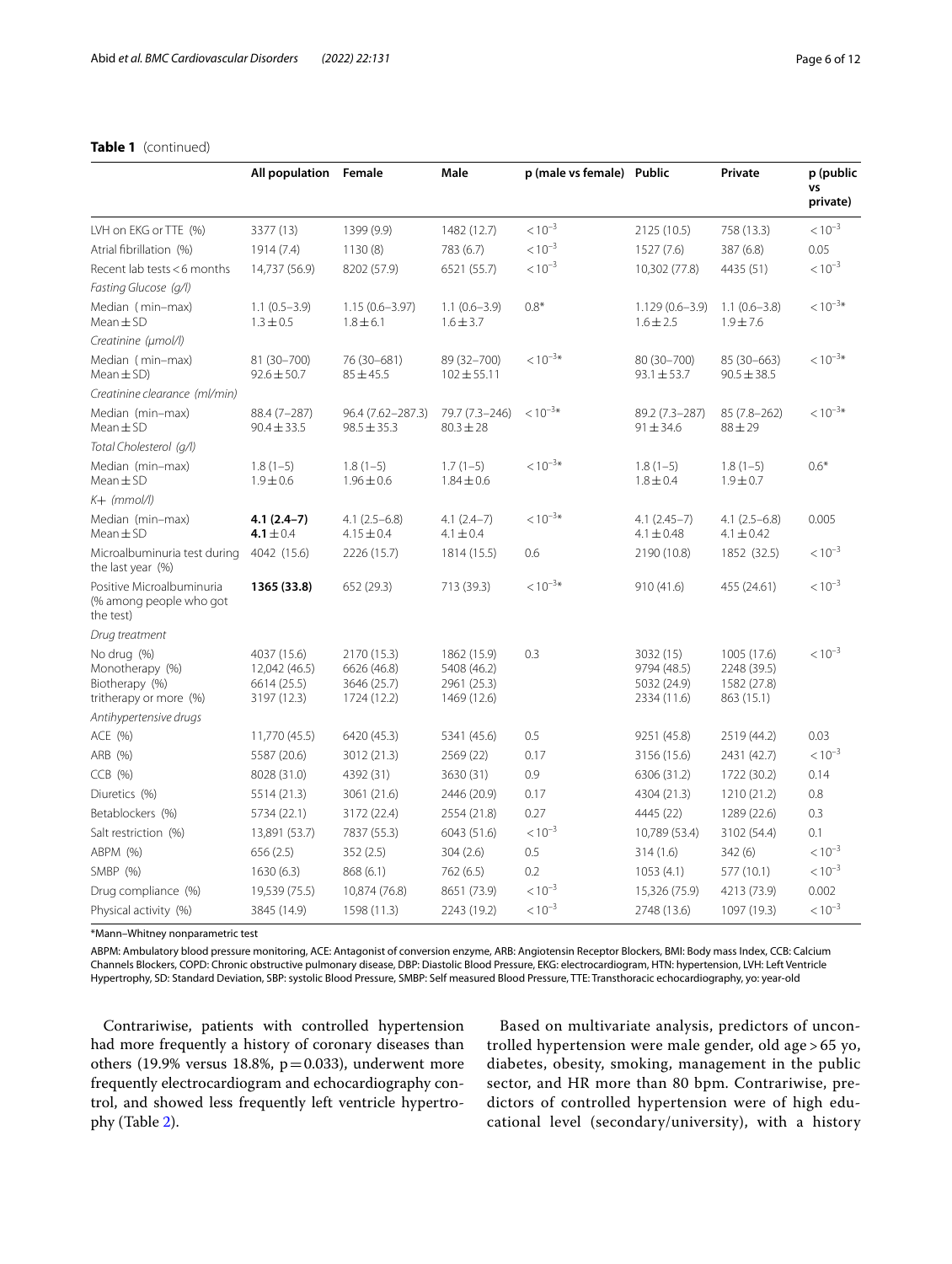<span id="page-6-0"></span>**Table 2** Comparison of patients with controlled blood pressure to those with uncontrolled blood Pressure, based on univariate analysis

|                                                                                              | <b>Patients with Known</b><br>hypertension > 6 months                  | Controlled BP (< 140/90)                                             | <b>Uncontrolled BP</b><br>$( \geq 140/90$ mmHg)                      | p            |
|----------------------------------------------------------------------------------------------|------------------------------------------------------------------------|----------------------------------------------------------------------|----------------------------------------------------------------------|--------------|
| N                                                                                            | 23,601                                                                 | 12,206                                                               | 11,395                                                               |              |
| Age (years)                                                                                  |                                                                        |                                                                      |                                                                      |              |
| Median (min-max)<br>Mean $\pm$ SD                                                            | $65(18 - 118)$<br>$65.07 \pm 11.9$                                     | $65(18 - 118)$<br>64.94 ± 12.15                                      | $65(18 - 104)$<br>$65.2 \pm 11.6$                                    | $0.022*$     |
| Male (%)<br>Female (%)<br>Sex Ratio (F/M)                                                    | 10,543(44.7)<br>13,058 (55.3)<br>1.23                                  | 5371(50.9)<br>6835 (52.34)<br>1.23                                   | 5172(49.1)<br>6223 (47.6)<br>1.27                                    | 0.032        |
| Public sector (%)                                                                            | 18,613 (78.9)                                                          | 9361(76.7)                                                           | 9252 (81.2)                                                          | $< 10^{-3}$  |
| Ramadan inclusion (%)                                                                        | 15,239 (64.6)                                                          | 8132(66.6)                                                           | 7107 (62.4)                                                          | $< 10^{-3}$  |
| <b>Education level</b>                                                                       |                                                                        |                                                                      |                                                                      |              |
| Unspecified (%)<br>Illiterate (%)<br>Primary school<br>Secondary school<br>University school | 7182(30.4)<br>5236(22.2)<br>5111(21.7)<br>4041(17.1)<br>2031(8.6)      | 3688(30.2)<br>2588(21.2)<br>2548(20.9)<br>2217(18.2)<br>1165(9.5)    | 3494(30.7)<br>2648(23.2)<br>2563(22.5)<br>1824(16)<br>866(7.6)       | $< 10^{-3}$  |
| Secondary/University education                                                               | 6072(25.7)                                                             | 3382(27.7)                                                           | 2690(23.6)                                                           | $< 10^{-3}$  |
| Health insurance coverage                                                                    |                                                                        |                                                                      |                                                                      |              |
| Private insurance<br>National insurance<br>Indigent<br>None<br>Unspecified                   | 624(2.6)<br>17,021(72.1)<br>4746(20.1)<br>620(2.6)<br>590(2.5)         | 331(2.7)<br>9012(73.8)<br>2275(18.6)<br>296(2.4)<br>292(2.4)         | 293(2.6)<br>8009(70.3)<br>2471(21.7)<br>324(2.8)<br>298(2.6)         | $< 10^{-3}$  |
| History of HTN                                                                               |                                                                        |                                                                      |                                                                      |              |
| $<$ 1 y (%)<br>1 to 5 y $(\%)$<br>5 to 10 y (%)<br>10 to 15 y (%)<br>$> 15$ y (%)            | 1240 (5.3)<br>5922 (25.1)<br>6293 (26.7)<br>4620 (19.6)<br>3187 (13.5) | 177(3.7)<br>1138(24.0)<br>1 434 (30.3)<br>1 486 (31.4)<br>503 (10.6) | 690 (5.7)<br>3280 (26.9)<br>3225 (26.4)<br>2261 (18.5)<br>148 (12.1) | $< 10^{-3}$  |
| Smoking (%)                                                                                  | 3226(13.7)                                                             | 1525(12.5)                                                           | 1701(14.9)                                                           | $< 10^{-3}$  |
| Diabetes (%)                                                                                 | 9730(41.2)                                                             | 4738(38.8)                                                           | 4992(43.8)                                                           | $< 10^{-3}$  |
| Obesity (%)                                                                                  | 6475(28.9)                                                             | 3178 (27.4)                                                          | 3297 (30.5)                                                          | $< 10^{-3}$  |
| BMI                                                                                          |                                                                        |                                                                      |                                                                      |              |
| Median (min-max)<br>$Mean \pm SD$                                                            | $27.5(13 - 72)$<br>$28.1 \pm 4.5$                                      | 27.4(13.7-67)<br>$27.9 \pm 4.5$                                      | 27.6(14.6-72)<br>$28.4 \pm 4.6$                                      | $< 10^{-3*}$ |
| Moderate Renal Failure (%)                                                                   | 1479(6.3)                                                              | 692(5.7)                                                             | 787(6.9)                                                             | $< 10^{-3}$  |
| Hypothyroidism (%)                                                                           | 1289(5.5)                                                              | 679(5.6)                                                             | 610(5.4)                                                             | 0.4          |
| Confirmed Apnea syndrome (%)                                                                 | 443(1.9)                                                               | 201(1.6)                                                             | 242(2.1)                                                             | 0.004        |
| COPD (%)                                                                                     | 502(2.1)                                                               | 248(2)                                                               | 254(2.2)                                                             | 0.3          |
| Stroke histoty (%)                                                                           | 1608(6.8)                                                              | 765(6.3)                                                             | 843(7.4)                                                             | $< 10^{-3}$  |
| Coronary disease (%)                                                                         | 4579(19.4)                                                             | 2433(19.9)                                                           | 2146(18.8)                                                           | 0.033        |
| Median Heart rate<br>Mean Heart rate $\pm$ SD (bpm)                                          | 73(40-150)<br>$73.6 \pm 11$                                            | $71(40 - 150)$<br>72.4 ± 10.5                                        | 75(40-150)<br>74.8±11.3                                              | $< 10^{-3*}$ |
| Heart rate > 80 bpm (%)                                                                      | 4328(18.3)                                                             | 1773(14.6)                                                           | 2555(22.6)                                                           | $< 10^{-3}$  |
| LVH on EKG or TTE (%)                                                                        | 2728(11.6)                                                             | 1213(9.9)                                                            | 1515(13.3)                                                           | $< 10^{-3}$  |
| Atrial fibrillation (%)                                                                      | 1834(7.8)                                                              | 970(7.9)                                                             | 864(7.6)                                                             | 0.3          |
| Recent lab tests <6 months                                                                   | 13,799(58.5)                                                           | 7331(60.1)                                                           | 6468(56.8)                                                           | $< 10^{-3}$  |
| Fasting Glucose (mg/dl)                                                                      |                                                                        |                                                                      |                                                                      |              |
| Median (min-max)<br>Mean $\pm$ SD)                                                           | $1.1(0.5-3.9)$<br>$1.3 \pm 0.5$                                        | $1.1(0.5-3.9)$<br>$1.6 \pm 4.4$                                      | $1.2(0.5-3.9)$<br>$1.9 \pm 6.1$                                      | $< 10^{-3*}$ |
| Creatinine (µmol/l)<br>Median (min-max)<br>Mean $\pm$ SD)                                    | 82(30-700)<br>$93.07 \pm 51.3$                                         | 80(30-700)<br>$90.7 \pm 47.3$                                        | 83(32-681)<br>$95.5 \pm 55.2$                                        | $< 10^{-3*}$ |
| Creatinine clearance (ml/min)                                                                |                                                                        |                                                                      |                                                                      |              |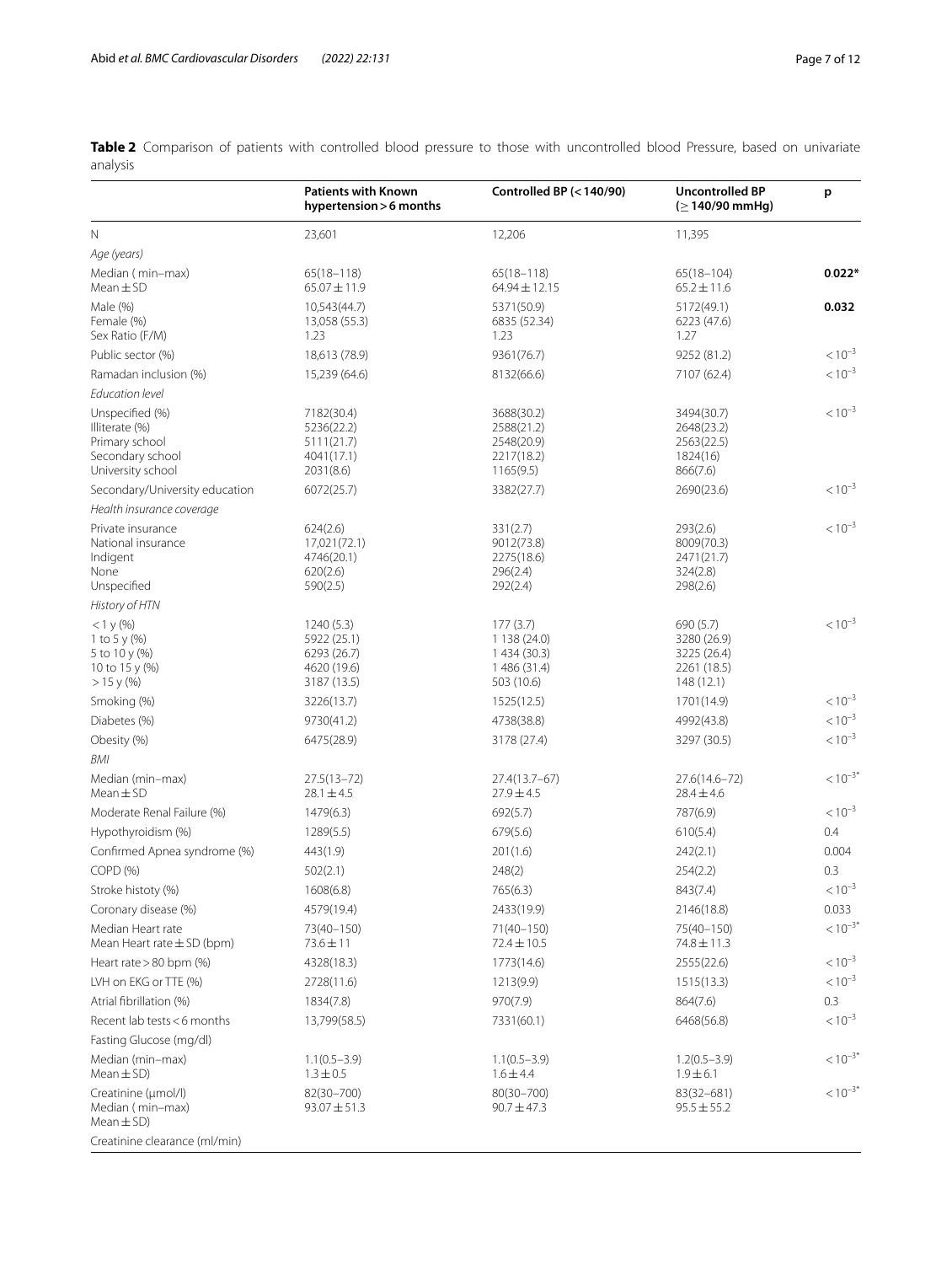## **Table 2** (continued)

|                                                                           | <b>Patients with Known</b><br>hypertension > 6 months  | Controlled BP (< 140/90)                          | <b>Uncontrolled BP</b><br>$( \geq 140/90 \text{ mmHg})$ | p            |
|---------------------------------------------------------------------------|--------------------------------------------------------|---------------------------------------------------|---------------------------------------------------------|--------------|
| Median (min-max)<br>$Mean \pm SD$                                         | $87.9(7 - 287)$<br>$89.9 \pm 33.5$                     | 89(7.34-287)<br>$91.2 \pm 32$                     | $86.5(7.8 - 264)$<br>$88 \pm 34$                        | $< 10^{-3*}$ |
| Total Cholesterol (mg/dl)                                                 |                                                        |                                                   |                                                         |              |
| Median (min-max)<br>$Mean \pm SD$ )                                       | $1.8(1-5)$<br>$1.9 \pm 0.6$                            | $1.8(1-5)$<br>$1.8 \pm 0.6$                       | $1.8(1-5)$<br>$1.93 \pm 0.6$                            | $0.01*$      |
| $K + (mmol/l)$                                                            |                                                        |                                                   |                                                         |              |
| Median (min-max)<br>$Mean \pm SD$                                         | $4.1(2.4 - 7)$<br>$4.1 \pm 0.46$                       | $4.1(2-7)$<br>$4.1 \pm 0.45$                      | $4.1(2.5 - 7)$<br>$4.1 \pm 0.5$                         | $0.3*$       |
| Proteinuria $(+)$                                                         | 1306(5.5)                                              | 616(10.7)                                         | 690(13.3)                                               | $< 10^{-3}$  |
| Drug treatment                                                            |                                                        |                                                   |                                                         |              |
| No drug (%)<br>Monotherapy (%)<br>Bitherapy (%)<br>Tritherapy or more (%) | 3202(13.6)<br>10,959(46.4)<br>6318(26.8)<br>3122(13.2) | 1583(13)<br>6294(51.6)<br>3131(25.7)<br>1198(9.8) | 1619(14.2)<br>4665(40.9)<br>3187(28.0)<br>1924(16.9)    | $< 10^{-3}$  |
| Hypertensive drug                                                         |                                                        |                                                   |                                                         |              |
| ACE (%)                                                                   | 10,734(45.5)                                           | 5602(45.9)                                        | 5132(45)                                                | 0.18         |
| ARB (%)                                                                   | 5265(22.3)                                             | 3033(24.8)                                        | 2232(19.6)                                              | $< 10^{-3}$  |
| CCB(%)                                                                    | 7324(31)                                               | 3739(30.6)                                        | 3585(31.5)                                              | 0.16         |
| Diuretics (%)                                                             | 5018(21.3)                                             | 2643(21.7)                                        | 2375(20.8)                                              | 0.12         |
| Betablockers (%)                                                          | 5239(22.2)                                             | 2726(22.3)                                        | 2513(22.1)                                              | 0.6          |
| One single pill therapy (%)                                               | 1506 (6.3)                                             | 766 (3.2)                                         | 740 (3.4)                                               | 0.829        |
| Salt restriction (%)                                                      | 13,294(56.3)                                           | 8189(67.1)                                        | 5105(44.8)                                              | $< 10^{-3}$  |
| ABPM (%)                                                                  | 493(2.1)                                               | 231(1.9)                                          | 262(2.3)                                                | 0.02         |
| SMBP (%)                                                                  | 1464(6.2)                                              | 758(6.2)                                          | 706(6.2)                                                | 0.9          |
| Drug compliance (%)                                                       | 18,824(79.8)                                           | 10,566(86.6)                                      | 8258(72.5)                                              | $< 10^{-3}$  |
| Physical activity (%)                                                     | 3524(14.9)                                             | 2210(18.1)                                        | 1314(11.5)                                              | $< 10^{-3}$  |

*\**Mann–Whitney nonparametric test

ABPM: Ambulatory blood pressure monitoring, ACE: Antagonist of conversion enzyme, ARB: Angiotensin Receptor Blockers, BMI: Body mass Index, CCB: Calcium Channels Blockers, COPD: Chronic obstructive pulmonary disease, DBP: Diastolic Blood Pressure, EKG: electrocardiogram, HTN: hypertension, LVH: Left Ventricle Hypertrophy, SD: Standard Deviation, SBP: systolic Blood Pressure, SMBP: Self measured Blood Pressure, TTE: Transthoracic echocardiography, Yo: year-old,

<span id="page-7-0"></span>**Table 3** Multivariate analysis: Independent predictors of Uncontrolled Blood Pressure

|                                      | 0R    | 95% CI        | P value     |
|--------------------------------------|-------|---------------|-------------|
| Male sex                             | 1.09  | $1.02 - 1.16$ | 0.006       |
| Age $>65$ y o                        | 1.07  | $1.01 - 1.13$ | 0.017       |
| University or secondary<br>education | 0.909 | $0.84 - 0.97$ | 0.006       |
| Diabetes                             | 1.18  | $1.11 - 1.25$ | $< 10^{-3}$ |
| Smoking                              | 1.15  | $1.05 - 1.25$ | 0.001       |
| Obesity                              | 1.14  | 1.075-1.219   | $< 10^{-3}$ |
| Coronary disease                     | 0.86  | $0.8 - 0.93$  | $< 10^{-3}$ |
| Public sector                        | 1.25  | $1.16 - 1.34$ | $< 10^{-3}$ |
| $HR > 80$ bpm                        | 1.59  | 1.48-1.71     | $< 10^{-3}$ |
| Salt restriction                     | 0.48  | $0.45 - 0.51$ | $< 10^{-3}$ |
| Drug compliance                      | 0.57  | $0.52 - 0.61$ | $< 10^{-3}$ |
| Physical Activity                    | 0.77  | $0.71 - 0.84$ | $< 10^{-3}$ |
|                                      |       |               |             |

Bpm: beat per minute, CI: Confdence Interval, HR: Heart Rate, OR: odds Ration, Yo: year-old

of coronary disease, salt restriction, drug compliance, and regular physical activity (Table [3](#page-7-0) and Fig. [1](#page-8-0)).

## **Discussion**

Hypertension is the most prevalent cardiovascular factor worldwide and is the main cause of death even in developed countries [[20\]](#page-11-9). Recently, a large meta-analysis of 2939 sudden cardiac deaths (SCD) among 418,235 participants from 18 studies showed that hypertension is associated with a twofold increase in the risk of SCD and a 28% increase of SCD per 20 mmHg increment in SBP [[21\]](#page-11-10). Moreover, in a pooled dataset from 44 low-income and middle-income countries including 1,100,507 participants, the authors showed that only 10.3% of hypertensive patients achieved BP control  $[12]$  $[12]$  $[12]$ . All these indicators demonstrate that hypertension is a public health problem in developed as well as developing countries. Tunisia, is a middle-income country, and during the last decade, the Tunisian lifestyle, eating habits, and population aging have widely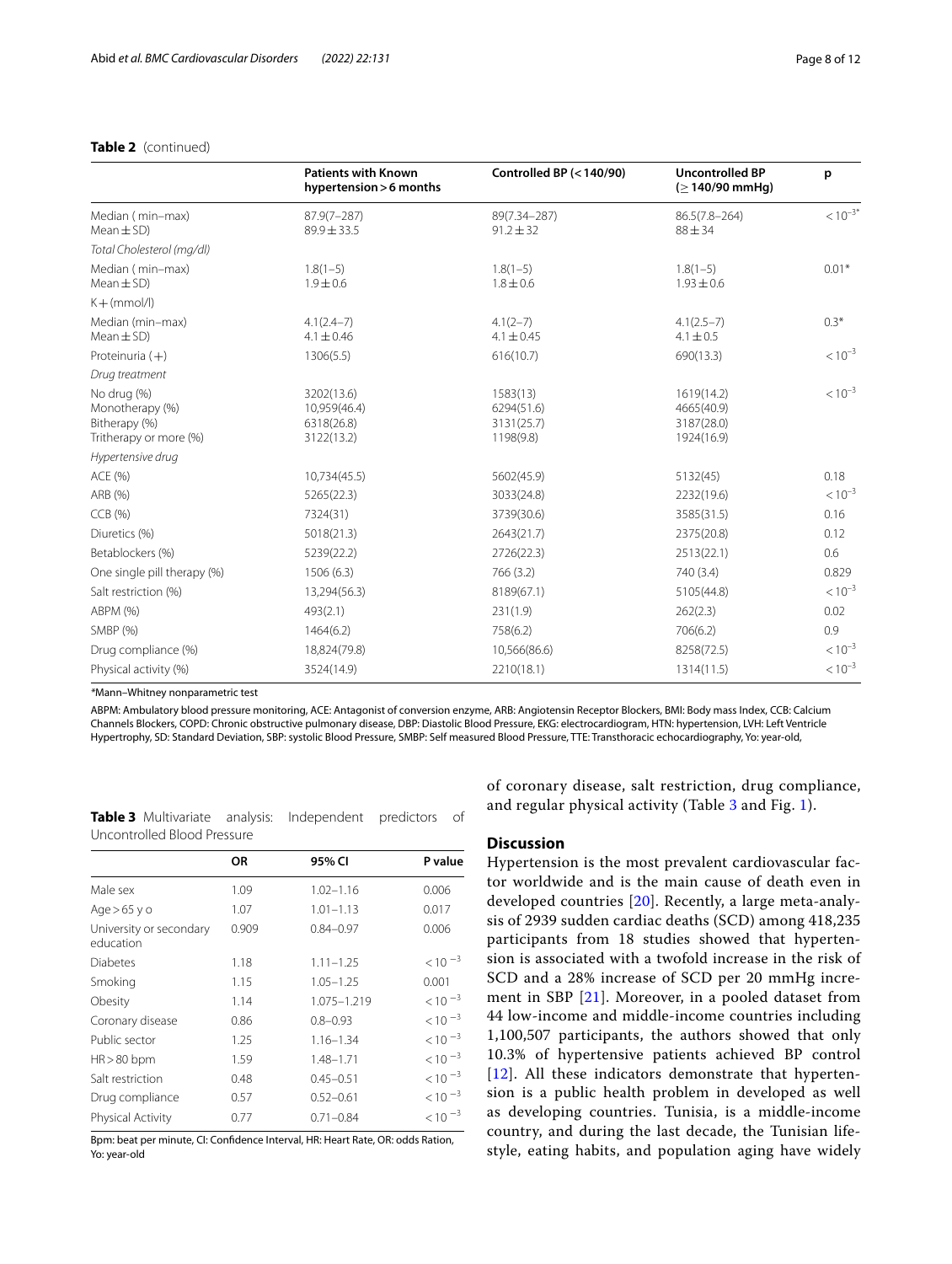

<span id="page-8-0"></span>changed; there has been an increase in cardiovascular risk factors [[22\]](#page-11-12). Recently, a national cross-sectional Tunisian study, "ATERA", including 11,955 individuals showed that the prevalence of high blood pressure has increased to 50%, that of diabetes to 18%, and that of obesity to  $31\%$  [[23\]](#page-11-13). Face to these dramatic epidemiologic indicators, the Tunisian Society of Cardiology and Cardiovascular surgery aimed to evaluate the cardiovascular profle of hypertensive patients and to assess the BP control, through a national fash study. To the best of our knowledge, NaTuRe HTN is the largest national survey of hypertension in Africa. The most important fnding of this registry is that the profle risk of the Tunisians has changed remarkably. In 2012, Ben Romdhane et al. published the results of the TAHINA project, which was a Tunisian national survey including 8007 patients, aged between 35 and 70 years and examined across home visits. When comparing the results of TAHINA and NaTuRe HTN among hypertensive patients, we found that the prevalence of illiterate people has decreased from 43% to 21.3%. Surprisingly, we found that the prevalence of diabetes among hypertensive people has decreased from 62% to 39.4%, that of tobacco from 22 to 14%, and that of obesity from 46 to 25% [\[14](#page-11-3)]. All these fndings demonstrate that, nowadays, the diagnosis of hypertension was made early before the development of diabetes and other comorbidities. That's why the rate of diabetes among hypertensive patients has decreased. This finding goes along with the improvement of the educational level between the two studies; obviously, the Tunisian citizens' awareness of blood pressure risks and management methods has increased.

The second important finding of our registry is the improvement of BP control. In 2005, Ben Romdhane et al. conducted a Tunisian cross-sectional survey on 1837 adults aged between 40–69 years old, only 13.2% of hypertensive individuals were controlled [[11\]](#page-11-14). Hypertension control increased to 24.1% in the TAHINA project (2012), and recently we demonstrated in NaTuRe HTN that BP was controlled in 51.9% of our population when we consider 140/90 as a target. This rate is close to the rate achieved in many developed countries. Control of hypertension remains elusive nationally, despite the widespread availability of efective therapies.

In fact, controlling hypertension remains a health problem in not only low- and middle-income countries but also in high-income countries. Ikeda et al., in a comparative analysis of national surveys in 20 countries, showed that hypertension was treated in 13.8% to 80.5% of hypertensive patients in the diferent countries but was controlled only in 4.4% to 59.1% [\[13\]](#page-11-2). Recently, Pan et al. reported control of 60% of hypertensive patients in Taiwan, but the prevalence of diabetes, obesity, and smoking in this cohort were lower compared to our population [[24\]](#page-11-15).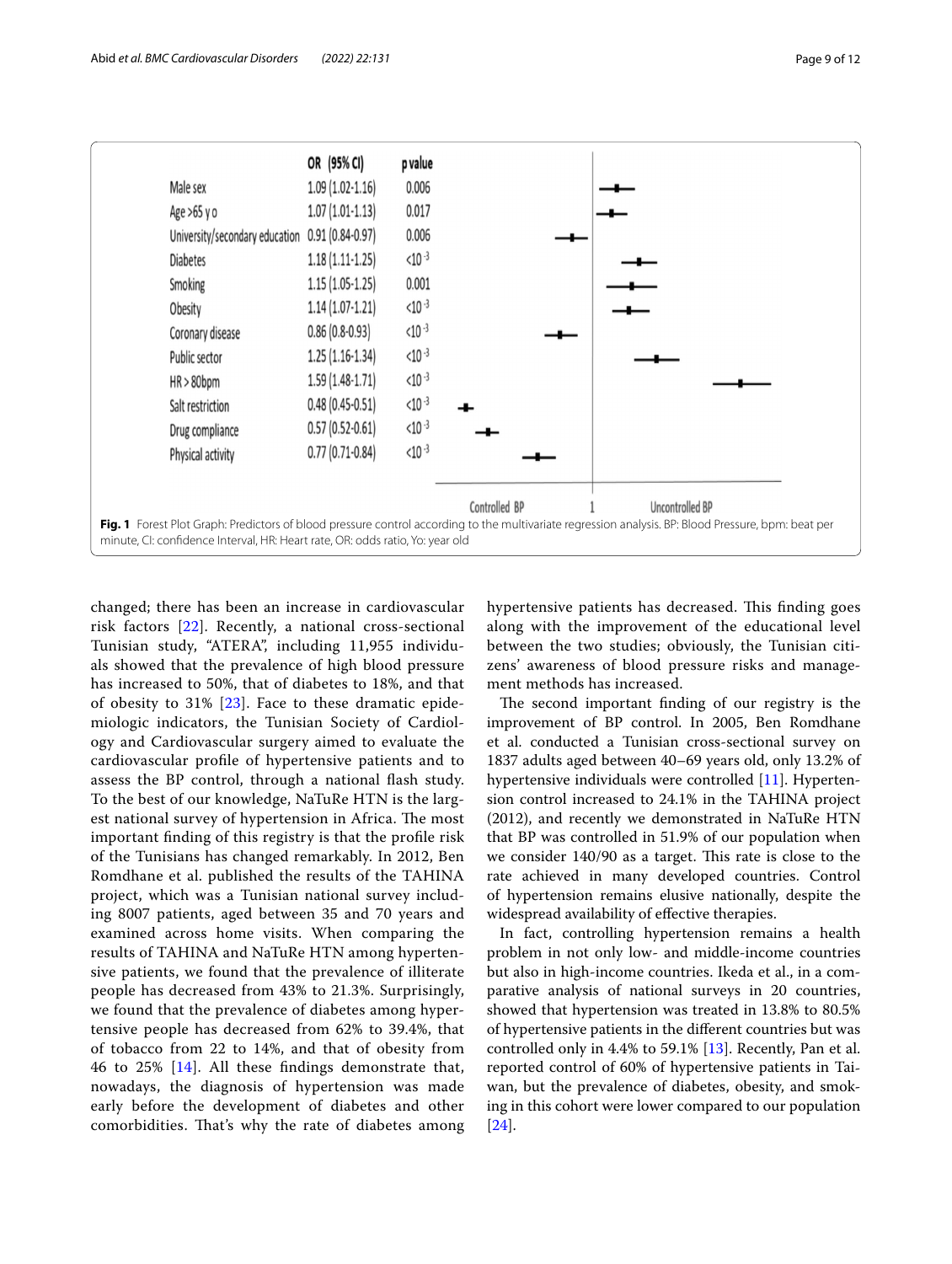In California, the implementation of a large-scale hypertension program has been associated with a signifcant increase in hypertension control compared to the other cities of the US. The control rate increased from 55% in 2001 to 64% in 2009. Key elements of this program included a comprehensive hypertension registry, development and sharing of performance metrics, evidence-based guidelines, medical assistant visits for blood pressure measurement, and single-pill combination pharmacotherapy [[25](#page-11-16)].

Recently the FLASH 2019 study, a national French study, has shown a rate of 54% of BP control  $[26]$  $[26]$  $[26]$ . This rate was stable in between the diferent Flash studies (2009–2019), therapeutic inertia was advanced to explain the lack of BP control improvement. The monotherapy kept downgrading in the diferent guidelines but Girerd et al. reported that the rate of monotherapy has increased according to the diferent FLASH studies, changing from 44% in 2009 to 55% in 2019, and they related the cause to the difficulties of drug reimbursement during the last years.

In our population, BP control has improved; the reimbursement of Stage II and III hypertension costs, as well as the availability of generic molecules and the improvement of the education level of the Tunisian population, has certainly contributed to this achievement. The proportion of patients treated with monotherapy is still high  $(46.5\%)$ . The most prescribed monotherapy was ACE inhibitors. In fact, ACE inhibitors are available in hospital nomenclature but not ARB. In our study, 39% of the patients were diabetics, and 80% were treated in the public sector.

Management of patients in the public sector was found to be an independent predictor of uncontrolled hypertension. Certainly, this could be explained in part by the discrepancy of drug availability between the two sectors, the quality of health insurance, and the lack of one single pill treatment in the public sector. However, it is worth noting that in our cohort we found that patients treated in the public sector seem to be at a higher cardiovascular risk with higher prevalence of obesity, diabetes, smoking with less frequent physical activity. All these factors were identifed as predictors of uncontrolled hypertension in our population and were behind the bad control of BP in the public sector. Moreover, patients treated in the private sector underwent more frequent out-office measurements. They had a lower heart rate and better follow-up with more frequent lab tests. We also noted that ARB Class was more frequently prescribed in the private sector and this class is associated with better tolerance and persistence. In the public sector, the majority of patients take their drugs from the hospital. ARB class was not available in the public sector. All these fndings should be considered by the health ministry to improve the conditions of management of hypertensive patients in the public sector where patients with the highest cardiovascular profle are treated.

The reimbursement of stage I hypertension costs by the national security fund is another point to discuss and which is missing both, in the private and public sectors. There is an urgent need for a comprehensive integrated population-based intervention program to improve the serious problem of hypertension in Tunisia.

Heart rate was another strong predictor of uncontrolled BP in our population and this could be related to the big prevalence of overweight and obesity as well as the low physical activity practice. One patient out of fve has a heart rate>80 bpm in our model. Recently, the ESC/ESH guidelines classifed this clinical fnding among the factors influencing cardiovascular risk  $[17, 27]$  $[17, 27]$  $[17, 27]$ . The NICE guidelines recommended downgrading beta-blockers use and limiting their use to specifc settings [\[28](#page-11-19)]. Sympathetic activation could be involved in the physiopathology of hypertension in Tunisian people [\[29](#page-11-20)], but before adding a beta-blocker, we should advise patients to lose weight and to practice moderate physical activity for at least 30 min, 3 days a week. Therapeutic education should be highly considered and practicing sports to reduce BP levels is highly recommended. In developed countries, 60% of the population practice sport regularly [[30\]](#page-11-21), in our study only 14% performed physical activity. Recently, Sata Rosa et al. showed that an active lifestyle improves heart rate variability, reduces oxidative stress in hypertensive people, and improves BP control [\[31](#page-11-22)]. On the other hand, Beta-blockers should not be dismissed, and patients with high HR defnitely need this therapeutic class.

Patients with a history of coronary disease were more on target in our model and ischemic cardiomyopathy was even identifed as a predictor of controlled blood pressure. Many previous studies have confrmed these fndings [\[10](#page-11-1), [11,](#page-11-14) [13](#page-11-2), [32](#page-11-23)]. In fact, patients with coronary disease are more compliant with their drugs and generally receive at least two classes (beta-blockers and ACE or ARB); moreover, they consult their doctors more frequently.

## **Limitations of the study**

The main limitation of our registry is the fact that it included only confrmed patients and did not aim to assess the prevalence of hypertension or the rate of undiagnosed and non-treated hypertensive patients. If all these groups had been considered, the control rate would be lower.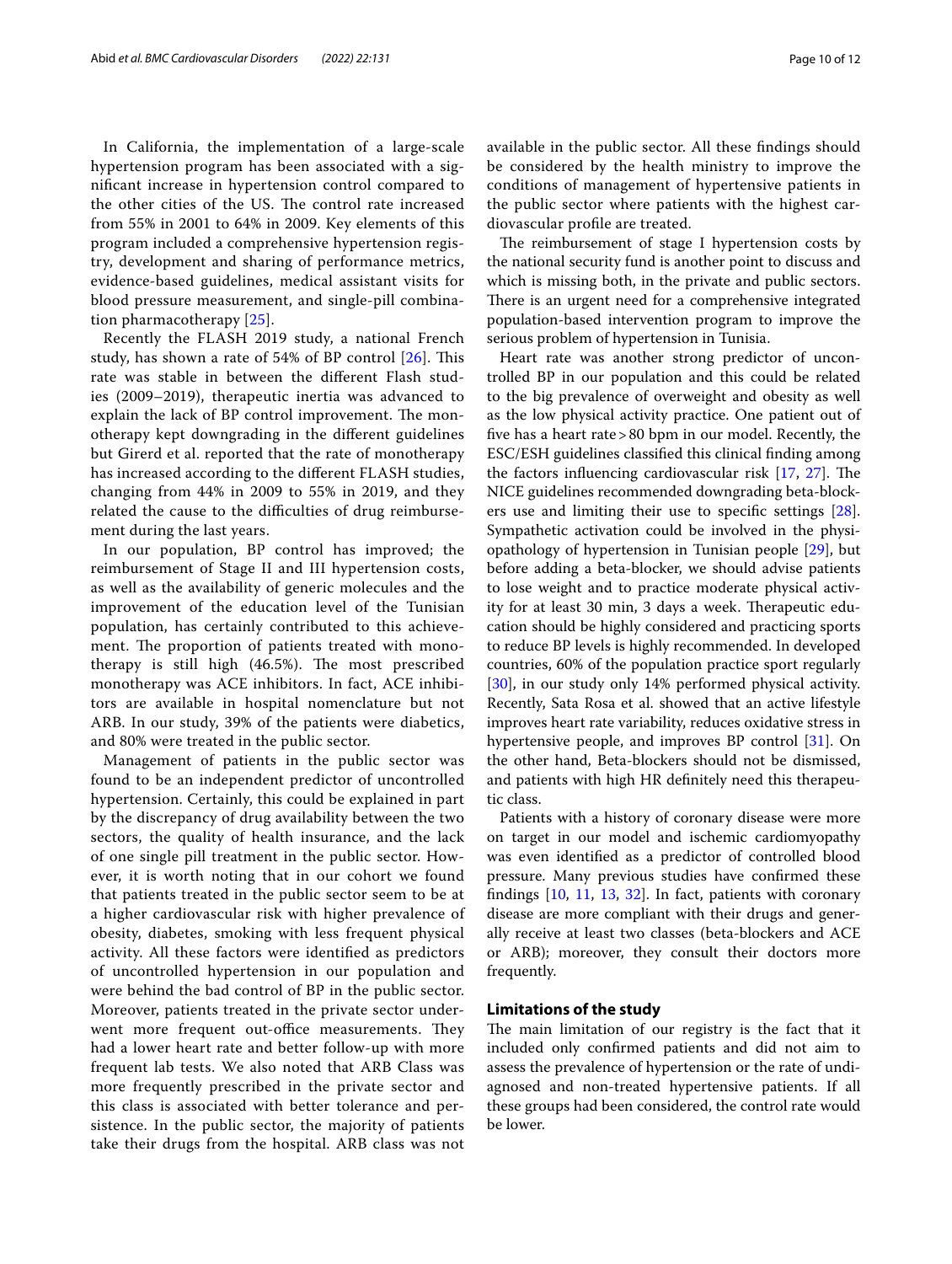Another limitation is the defnition of hypertension control which was based on office measurements. We did not perform out-office measurements to check the white coat high blood pressure effect, therefore, the rate of uncontrolled patients could be over-estimated in this registry.

Finally, this cross-sectional study did not evaluate the clinical follow-up and the impact of uncontrolled blood pressure on cardiovascular events.

## **Conclusions**

NaTuRe HTN is the largest national survey of hypertension in Tunisia. It would contribute to analyzing the burden of hypertension in a developing country, and highlight the important gaps in the treatment of hypertensive individuals. Certainly, it may help to guide the implementation of future interventions and to write national guidelines. The most important finding of this registry is that the control of hypertension has remarkably improved over the last years, despite the high cardiovascular risk of our population. Therapeutic education along with substantial support to and interest in the public sector are important preventive measures that can help improve public health in Tunisia.

#### **Acknowledgements**

I would like to offer my special thanks to Professor Rania Khelil for her great help and constructive suggestions for revising the English language of this work.

#### **Author contributions**

LA was a principal investigator. RH was the second investigator and wrote the manuscript. YM performed statistical analyzes. The other authors were investigators; they included their patients. All authors read and approved the fnal manuscript. Imen Gtif is a co-author and an investigator.

#### **Funding**

Not applicable.

#### **Availability of data and materials**

Data cannot be shared publicly because of privacy concerns. Indeed, data might reveal the identity and the location of participants included in the study. Data are available from the Tunisian Society of Cardiology and Cardiovascular Surgery Ethics Committee (contact via Résidence Les pergolas, Rue du Lac Huron Appartement 201, Berges du Lac—Tunisie, Email: secretaire. stcccv@gmail.com; Tel: (+216) 71 965 432) for researchers who meet the criteria for access to confdential data. There were no administrative permissions required to access the raw data.

## **Declarations**

#### **Ethics approval and consent to participate**

An ethical approval letter has been obtained from the ethics committee of the Hospital of the Internal Security Forces. Written consent was obtained from all subjects. In the case of illiterate participants, written consent was obtained from legal guardians.

#### **Consent for publication**

Not applicable.

#### **Competing interests**

The authors declare that they have no confict of interest.

#### **Author details**

<sup>1</sup> Tunisian Society of Cardiology and Cardiovascular Surgery, Tunis, Tunisia. <sup>1</sup>Tunisian Society of Cardiology and Cardiovascular Surgery, Tunis, Tunisia.<br><sup>2</sup>Cardiology Department, Hedi Chaker-Sfax University Hospital, Sfax, Tunisia. <sup>3</sup> Cardiology Department B, Fattouma Bourguiba University Hospital, Monastir, Tunisia. 4 Cardiology Department, La Rabta 2 (Pr Drissa) University Hospital, Tunis, Tunisia. <sup>5</sup> Cardiology Department, La Rabta 1 (Pr Mourali) University Hospital, Tunis, Tunisia. <sup>6</sup> Cardiology Department, Hospital of Menzel Bourguiba, Bizerte, Tunisia. <sup>7</sup> Cardiology Department, ElKef Hospital, Elkef, Tunisia. <sup>8</sup> Cardiology Department, Charles Nicole University Hospital, Tunis, Tunisia. <sup>9</sup>Nephrology Department, La Rabta University Hospital, Tunis, Tunisia. <sup>10</sup>Cardiology Department, Tahar Sfar Hospital, Mahdia, Tunisia. <sup>11</sup> Private Sector, Medenine, Tunisia. <sup>12</sup>Cardiology Department, Habib Bourguiba Hospital, Medenine, Tuni-<br>sia. <sup>13</sup>CSB, Medenine, Tunisia. <sup>14</sup>Habib Bourguiba Hospital, Medenine, Tunisia. <sup>15</sup>Hospital of Tozeur, Tozeur, Tunisia. <sup>16</sup>Private Sector, Tunis, Tunisia. <sup>17</sup>Hospital of Mateur, Bizerte, Tunisia. <sup>18</sup>Private Sector, Mahdia, Tunisia. <sup>19</sup>Cardiology<br>Department, Farhat Hached Hospital, Sousse, Tunisia. <sup>20</sup>NSSF, Sfax, Tunisia. <sup>21</sup> Private Sector, Sfax, Tunisia. <sup>22</sup> Private Sector, Ben Arous, Tunisia. <sup>23</sup> Private Sector, Tunis, Tunisia. <sup>24</sup>Private Sector, Sfax, Tunisia. <sup>25</sup>Private Sector, Ariana, Tunisia.<br><sup>26</sup>Nephrology Department, Hedi Chaker-Sfax University Hospital, Sfax, Tunisia. 27Private Sector, Kebeli, Tunisia. 28CSB, Ben Arous, Tunisia. 29CSB, Tataouine, Tunisia. 30Private Sector, Gabes, Tunisia. 31Private Sector, Ariana, Tunisia. 32CSB, Tunis, Tunisia. <sup>33</sup> Cardiology Department, The Main Military Instruction Hospital of Tunis, Tunis, Tunisia. <sup>34</sup>La Rabta 2 (Pr Drissa) University Hospital, Tunis, Tunisia.<br><sup>35</sup>Private Sector, Nabeul, Tunisia. <sup>36</sup>Private Sector, Sousse, Tunisia. <sup>37</sup>Cardiology<br>Department, Habib Thameur Hospital, Tunis, <sup>39</sup>Private Sector, Gafsa, Tunisia. <sup>40</sup>Hospital of Habib Bougatfa, Bizerte, Tunisia.<br><sup>41</sup>Cardiology Department, Abderrahmen Mami-Ariana Hospital, Ariana, Tunisia. 42Cardiology Department, Mahres Hospital, Sfax, Tunisia. 43Private Sector, Nabeul, Tunisia. <sup>44</sup>Cardiology Department, Mongi Slim Hospital, Tunis, Tunisia. 45Private Sector, Sousse, Tunisia. 46Community Medicine Department, Hedi Chaker-Sfax University Hospital, Sfax, Tunisia. 47Laboratory of Screening Cellular and Molecular Process, Centre of Biotechnology of Sfax, Sfax, Tunisia.<br><sup>48</sup>Cardiology Department, University Hospital Sahloul, Sousse, Tunisia. <sup>49</sup>Cardiology Department A, Fatouma Bourguiba Hospital, Monastir, Tunisia. <sup>50</sup>Cardiology Department, Internal Security Forces Hospital, Tunis, Tunisia. 51Cardiology Department, Bougatfa Hospital, Bizerte, Tunisia. 52Cardiology Department, Ibn El Jazzar Hospital, Kairouan, Tunisia.

Received: 21 August 2021 Accepted: 10 March 2022

#### **References**

- <span id="page-10-0"></span>1. NCD Risk Factor Collaboration (NCD-RisC). Worldwide trends in blood pressure from 1975 to 2015: a pooled analysis of 1479 populationbased measurement studies with 19·1 million participants. Lancet 2017;389(10064):37–55.
- <span id="page-10-2"></span>2. Kearney PM, Whelton M, Reynolds K, Muntner P, Whelton PK, He J. Global burden of hypertension: analysis of worldwide data. Lancet. 2005;365(9455):217–23.
- <span id="page-10-1"></span>3. Chow CK, Teo KK, Rangarajan S, Islam S, Gupta R, Avezum A, et al. Prevalence, awareness, treatment, and control of hypertension in rural and urban communities in high-, middle-, and low-income countries. JAMA. 2013;310(9):959–68.
- <span id="page-10-3"></span>4. Cifkova R, Fodor G, Wohlfahrt P. Changes in hypertension prevalence, awareness, treatment, and control in high-, middle-, and low-income countries: an update. Curr Hypertens Rep. 2016;18(8):62.
- 5. Sarki AM, Nduka CU, Stranges S, Kandala N-B, Uthman OA. Prevalence of hypertension in low- and middle-income countries: a systematic review and meta-analysis. Medicine (Baltimore). 2015;94(50):e1959.
- <span id="page-10-4"></span>6. Prenissl J, Manne-Goehler J, Jaacks LM, Prabhakaran D, Awasthi A, Bischops AC, et al. Hypertension screening, awareness, treatment, and control in India: A nationally representative cross-sectional study among individuals aged 15 to 49 years. PLoS Med. 2019;16(5):e1002801.